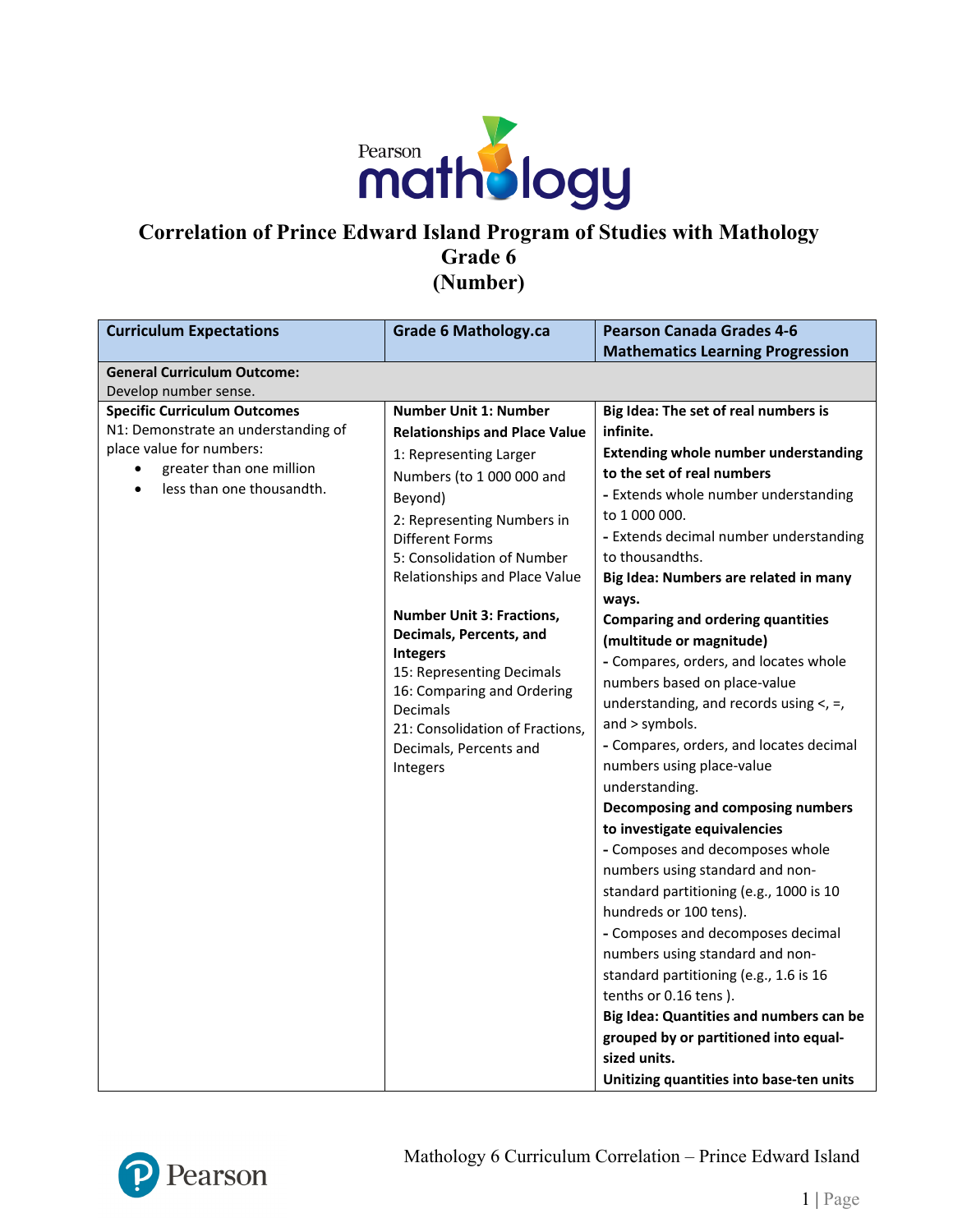|                                                                                                                                                                                                                                                       |                                                                                                                                                                                                                                               | - Writes and reads whole numbers in<br>multiple forms (e.g., 1358; one thousand<br>three hundred fifty-eight; 1000 + 300 +<br>$50 + 8$ ).<br>- Understands that the value of a digit is<br>ten times the value of the same digit one<br>place to the right.<br>- Understands that the value of a digit is<br>one-tenth the value of the same digit one<br>place to the left.<br>- Writes and reads decimal numbers in<br>multiple forms (e.g., numerals, number<br>names, expanded form).                                                                                                                                                                                                                                                                                                         |
|-------------------------------------------------------------------------------------------------------------------------------------------------------------------------------------------------------------------------------------------------------|-----------------------------------------------------------------------------------------------------------------------------------------------------------------------------------------------------------------------------------------------|---------------------------------------------------------------------------------------------------------------------------------------------------------------------------------------------------------------------------------------------------------------------------------------------------------------------------------------------------------------------------------------------------------------------------------------------------------------------------------------------------------------------------------------------------------------------------------------------------------------------------------------------------------------------------------------------------------------------------------------------------------------------------------------------------|
| N2: Solve problems involving large<br>numbers, using technology.                                                                                                                                                                                      | Number Unit 2: Fluency with<br><b>Whole Numbers</b><br>6: Solving Problems with<br><b>Whole Numbers</b><br>7: Estimating Reasonableness<br>of Solutions<br>9: Mental Math Strategies<br>12: Consolidation of Fluency<br>with Whole Numbers    | Big Idea: Quantities and numbers can be<br>operated on to determine how many<br>and how much.<br>Developing conceptual meaning of<br>operations<br>- Extends whole number computation<br>models to larger numbers.<br>Developing fluency of operations<br>- Solves whole number computation<br>using efficient strategies (e.g., mental<br>computation, algorithms, calculating cost<br>of transactions and change owing, saving<br>money to make a purchase).                                                                                                                                                                                                                                                                                                                                    |
| N3: Demonstrate an understanding of<br>factors and multiples by:<br>determining multiples and<br>$\bullet$<br>factors of numbers less than 100<br>identifying prime and composite<br>$\bullet$<br>numbers<br>solving problems involving<br>multiples. | <b>Number Unit 1: Number</b><br><b>Relationships and Place Value</b><br>3: Identifying Factors and<br><b>Multiples</b><br>4: Identifying Prime and<br><b>Composite Numbers</b><br>5: Consolidation of Number<br>Relationships and Place Value | Big Idea: Numbers are related in many<br>ways.<br>Decomposing and composing numbers<br>to investigate equivalencies<br>- Decomposes numbers into prime<br>factors.<br>Big Idea: Quantities and numbers can be<br>operated on to determine how many<br>and how much.<br>Investigating number and arithmetic<br>properties<br>- Determines whether one number is a<br>multiple of any one-digit number.<br>- Examines and classifies whole numbers<br>based on their properties (e.g., even/odd;<br>prime; composite; divisible by 2, 5, and<br>$10$ ).<br>- Generates multiples and factors for<br>numbers using flexible strategies.<br>- Distinguishes between and investigates<br>properties of prime and composite<br>numbers (e.g., prime factorization).<br>Developing fluency of operations |

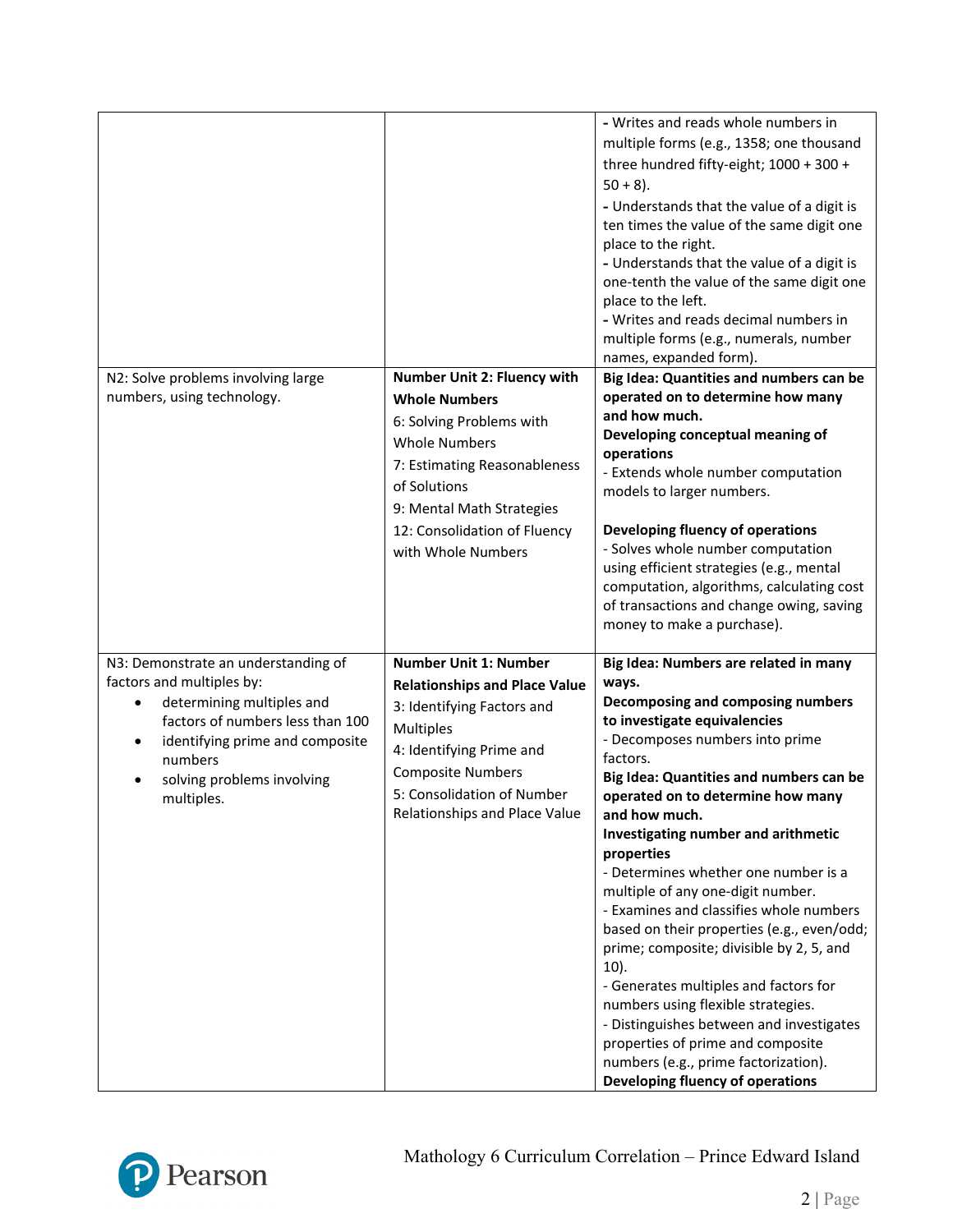|                                             |                                  | - Fluently recalls multiplication and                                             |
|---------------------------------------------|----------------------------------|-----------------------------------------------------------------------------------|
|                                             |                                  | division facts to 100.                                                            |
| N4: Relate improper fractions to mixed      | <b>Number Unit 3: Fractions,</b> | Big Idea: Numbers are related in many                                             |
| numbers.                                    | Decimals, Percents, and          | ways.                                                                             |
|                                             | <b>Integers</b>                  | <b>Comparing and ordering quantities</b>                                          |
|                                             | 13: Representing Fractions       | (multitude or magnitude)                                                          |
|                                             | 14: Comparing and Ordering       | - Compares, orders, and locates fractions                                         |
|                                             | Fractions                        | using flexible strategies (e.g., comparing                                        |
|                                             | 21: Consolidation of Fractions,  | models; creating common denominators                                              |
|                                             | Decimals, Percents and           | or numerators).                                                                   |
|                                             | Integers                         | <b>Estimating quantities and numbers</b><br>- Estimates the size and magnitude of |
|                                             |                                  | fractions by comparing to benchmarks.                                             |
|                                             |                                  | Decomposing and composing numbers                                                 |
|                                             |                                  | to investigate equivalencies                                                      |
|                                             |                                  | - Models equivalent forms of improper                                             |
|                                             |                                  | fractions and mixed numbers using                                                 |
|                                             |                                  | flexible strategies.                                                              |
| N5: Demonstrate an understanding of         | Number Unit 2: Fluency with      | Big Idea: Numbers are related in many                                             |
| ratio, concretely, pictorially and          | <b>Whole Numbers</b>             | ways.                                                                             |
| symbolically.                               | 11: Exploring Ratios             | Using ratios, rates, proportions, and                                             |
|                                             | 12: Consolidation of Fluency     | percents creates a relationship between                                           |
|                                             | with Whole Numbers               | quantities                                                                        |
|                                             |                                  | - Understands the concept of ratio as a                                           |
|                                             |                                  | relationship between two quantities                                               |
|                                             |                                  | (e.g., 3 wins to 2 losses).                                                       |
|                                             |                                  | Big Idea: Numbers are related in many                                             |
| N6: Demonstrate an understanding of         | <b>Number Unit 3: Fractions,</b> |                                                                                   |
| percent (limited to whole numbers),         | Decimals, Percents, and          | ways.                                                                             |
| concretely, pictorially and symbolically.   | <b>Integers</b>                  | Decomposing and composing numbers                                                 |
|                                             | 18: Relating Fractions,          | to investigate equivalencies                                                      |
|                                             | Decimals, and Percents           | - Models and explains the relationships                                           |
|                                             | 21: Consolidation of Fractions,  | among fractions, decimals, and percents.                                          |
|                                             | Decimals, Percents and           | - Translates flexibly between                                                     |
|                                             | Integers                         | representations.                                                                  |
|                                             |                                  |                                                                                   |
| N7: Demonstrate an understanding of         | <b>Number Unit 3: Fractions,</b> | Big Idea: The set of real numbers is                                              |
| integers, concretely, pictorially and       | Decimals, Percents, and          | infinite                                                                          |
| symbolically.                               | <b>Integers</b>                  | <b>Extending whole number understanding</b>                                       |
|                                             | 19: Representing Integers        | to the set of real numbers                                                        |
|                                             | 20: Comparing and Ordering       | - Extends whole number understanding                                              |
|                                             | Integers                         | to negative numbers.                                                              |
|                                             | 21: Consolidation of Fractions,  |                                                                                   |
|                                             | Decimals, Percents and           |                                                                                   |
|                                             | Integers                         |                                                                                   |
|                                             |                                  |                                                                                   |
| N8: Demonstrate an understanding of         | <b>Number Unit 4: Operations</b> | Big Idea: Quantities and numbers can be                                           |
| multiplication and division of decimals (1- | with Fractions and Decimals      | operated on to determine how many                                                 |
| digit whole number multipliers and 1-digit  | 22: Multiplying Decimals by 1-   | and how much.                                                                     |
| natural number divisors).                   | <b>Digit Numbers</b>             | Developing conceptual meaning of                                                  |
|                                             | 24: Dividing Decimals by 1-      | operations<br>- Demonstrates an understanding of                                  |

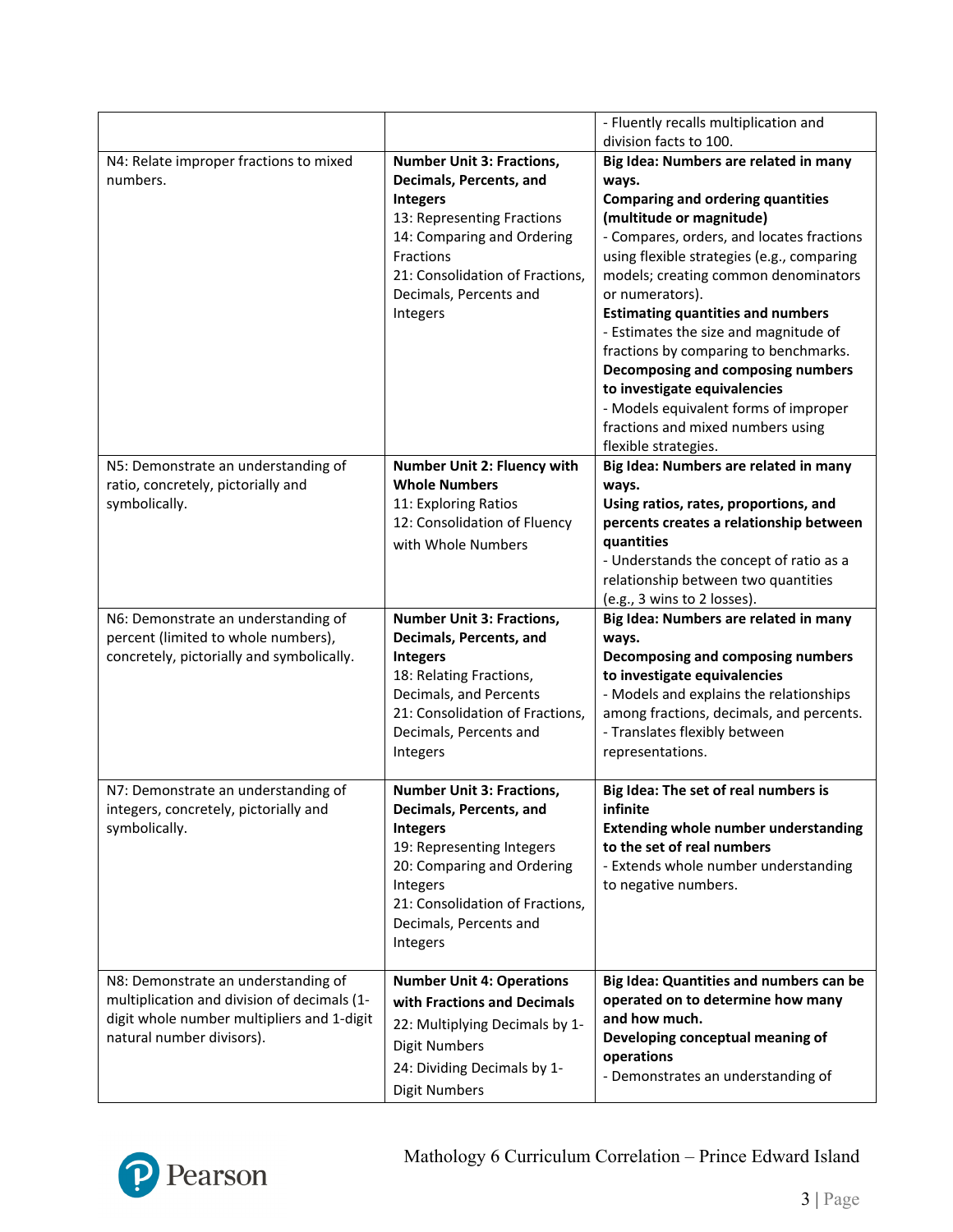|                                                                                                                                      | 30: Consolidation of<br>Operations with Fractions and<br>Decimals                                                                              | decimal number computation through<br>modelling and flexible strategies.<br>Developing fluency of operations<br>- Solves decimal number computation<br>using efficient strategies.                                                                              |
|--------------------------------------------------------------------------------------------------------------------------------------|------------------------------------------------------------------------------------------------------------------------------------------------|-----------------------------------------------------------------------------------------------------------------------------------------------------------------------------------------------------------------------------------------------------------------|
| N9: Explain and apply the order of<br>operations, excluding exponents, with and<br>without technology (limited to whole<br>numbers). | <b>Number Unit 2: Fluency with</b><br><b>Whole Numbers</b><br>8: The Order of Operations<br>12: Consolidation of Fluency<br>with Whole Numbers | Big Idea: Quantities and numbers can be<br>operated on to determine how many<br>and how much.<br>Investigating number and arithmetic<br>properties<br>- Applies order of operations for whole<br>numbers and explains the effect when<br>order is not followed. |

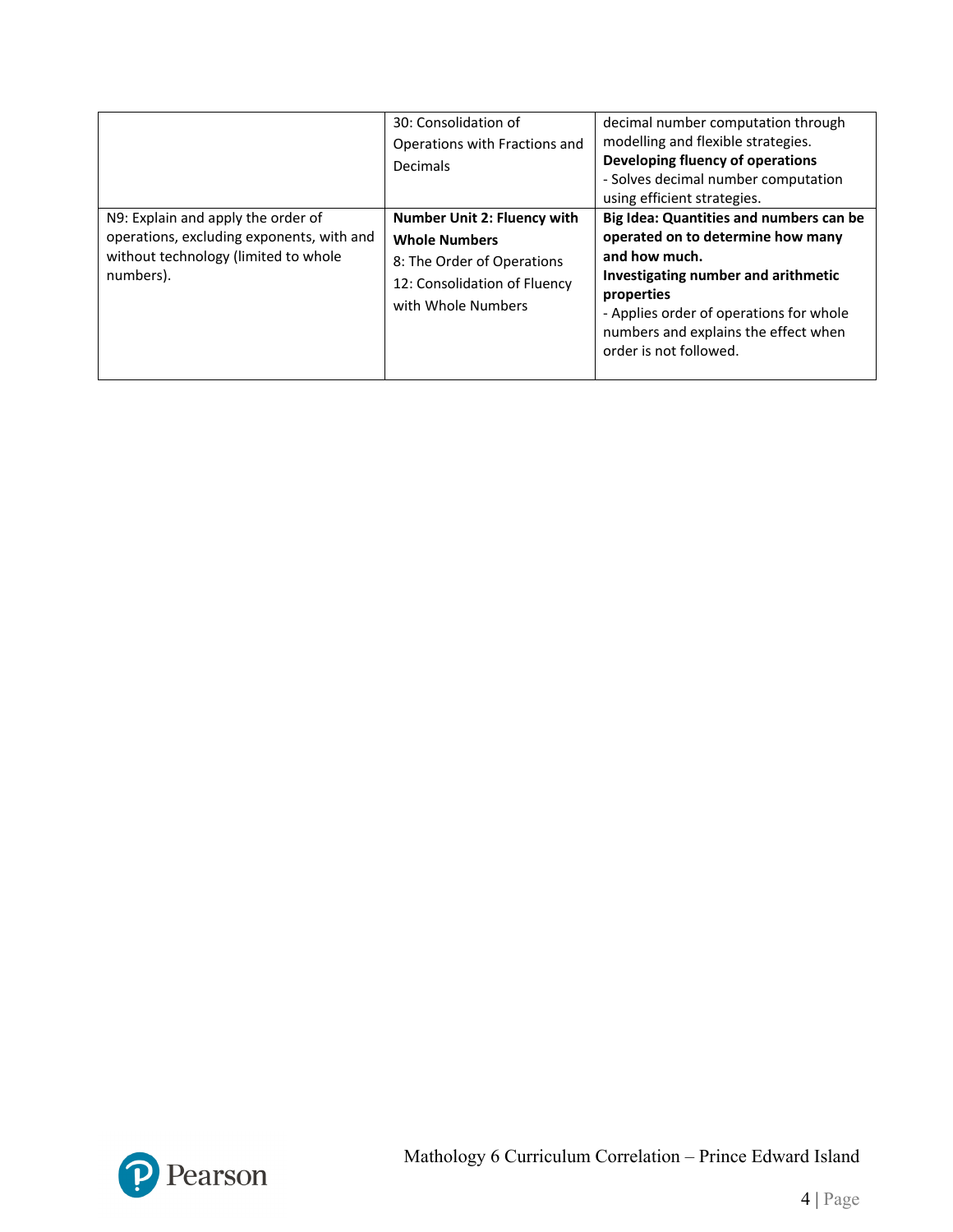

## **Correlation of Prince Edward Island Program of Studies with Mathology Grade 6 (Patterns and Relations: Patterns)**

| <b>Curriculum Expectations</b>                         | <b>Grade 6 Mathology.ca</b>          | <b>Pearson Canada Grades 4-6</b>           |
|--------------------------------------------------------|--------------------------------------|--------------------------------------------|
|                                                        |                                      | <b>Mathematics Learning Progression</b>    |
| <b>General Curriculum Outcome:</b>                     |                                      |                                            |
| Use patterns to describe the world and solve problems. |                                      |                                            |
| <b>Specific Curriculum Outcomes</b>                    | <b>Patterning Unit 1: Patterning</b> | Big Idea: Regularity and repetition form   |
| PR1: Demonstrate an understanding of                   | 1: Investigating Patterns and        | patterns that can be generalized and       |
| the relationships within tables of values              | Relationships in Tables and          | predicted mathematically.                  |
| to solve problems.                                     | Graphs                               | Representing patterns, relations, and      |
|                                                        | 2: Solving Problems                  | <b>functions</b>                           |
|                                                        |                                      | - Represents a numeric or shape pattern    |
|                                                        | 4: Consolidation of                  | using a table of values by pairing the     |
|                                                        | Patterning                           | term value with a term number.             |
|                                                        |                                      | - Represents a mathematical context or     |
|                                                        |                                      | problem with expressions and equations     |
|                                                        |                                      | using variables to represent unknowns.     |
|                                                        |                                      | Generalizing and analyzing patterns,       |
|                                                        |                                      | relations, and functions                   |
|                                                        |                                      | - Explains the rule for numeric patterns   |
|                                                        |                                      | including the starting point and change    |
|                                                        |                                      | (e.g., given: 16, 22, 28, 34,  Start at 16 |
|                                                        |                                      | and add 6 each time).                      |
|                                                        |                                      | - Describes numeric and shape patterns     |
|                                                        |                                      | using words and numbers.                   |
|                                                        |                                      | - Predicts the value of a given element in |
|                                                        |                                      | a numeric or shape pattern using           |
|                                                        |                                      | pattern rules.                             |
|                                                        |                                      | - Describes the relationship between       |
|                                                        |                                      | two numeric patterns (e.g., for every 4    |
|                                                        |                                      | steps, she travels 3 metres).              |
| PR2: Represent and describe patterns                   | <b>Patterning Unit 1: Patterning</b> | Big Idea: Regularity and repetition form   |
| and relationships using graphs and                     | 1: Investigating Patterns and        | patterns that can be generalized and       |
| tables.                                                | Relationships in Tables and          | predicted mathematically.                  |
|                                                        | Graphs                               | Representing patterns, relations, and      |
|                                                        | 2: Solving Problems                  | functions                                  |
|                                                        | 4: Consolidation of                  | - Represents a numeric or shape pattern    |
|                                                        |                                      | using a table of values by pairing the     |
|                                                        | Patterning                           | term value with a term number.             |
|                                                        |                                      | - Represents a mathematical context or     |
|                                                        |                                      | problem with expressions and equations     |
|                                                        |                                      | using variables to represent unknowns.     |

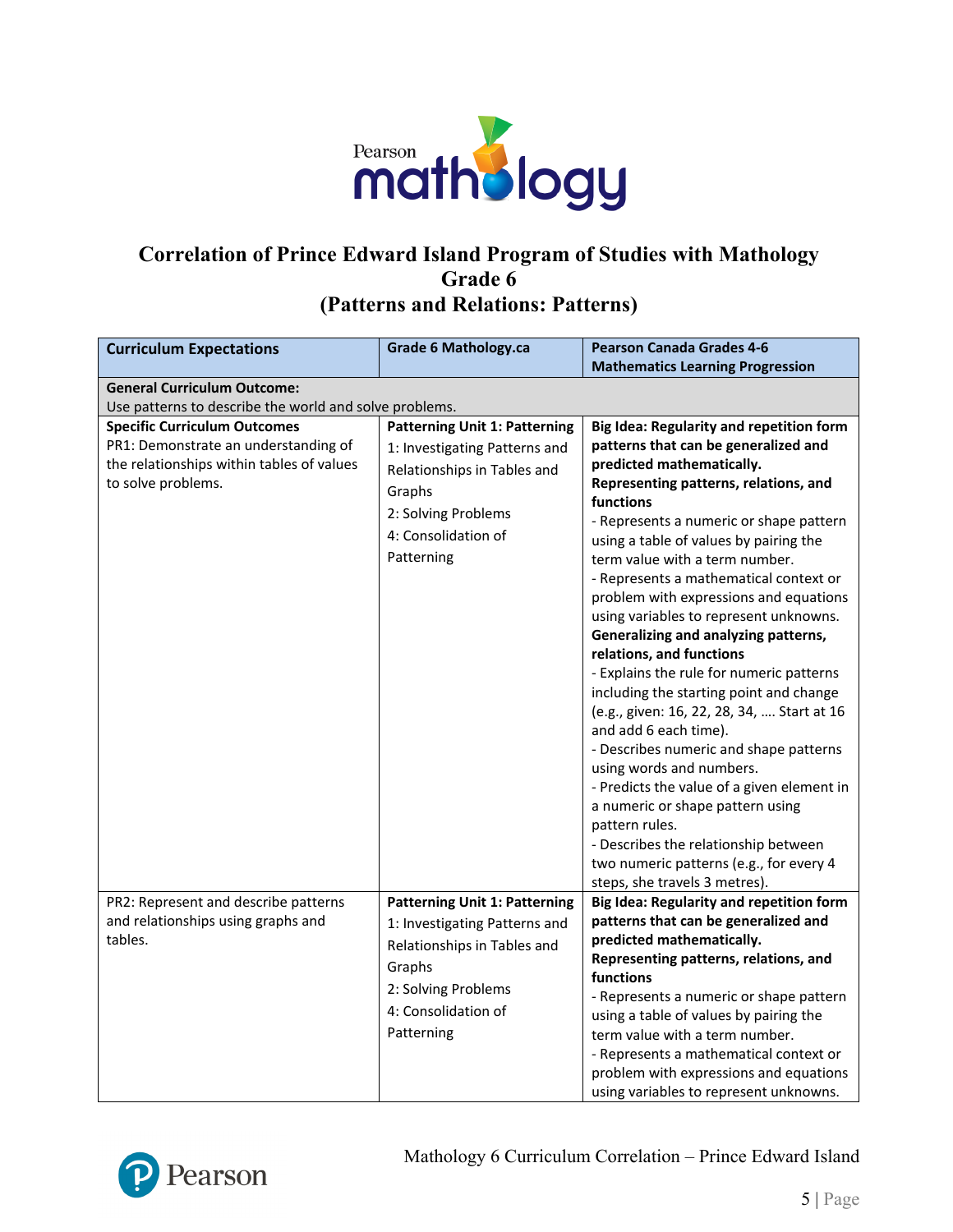| Generalizing and analyzing patterns,<br>relations, and functions                                                 |
|------------------------------------------------------------------------------------------------------------------|
| - Explains the rule for numeric patterns<br>including the starting point and change                              |
| (e.g., given: 16, 22, 28, 34,  Start at 16<br>and add 6 each time).                                              |
| - Describes numeric and shape patterns<br>using words and numbers.                                               |
| - Predicts the value of a given element in<br>a numeric or shape pattern using<br>pattern rules.                 |
| - Describes the relationship between<br>two numeric patterns (e.g., for every 4<br>steps, she travels 3 metres). |

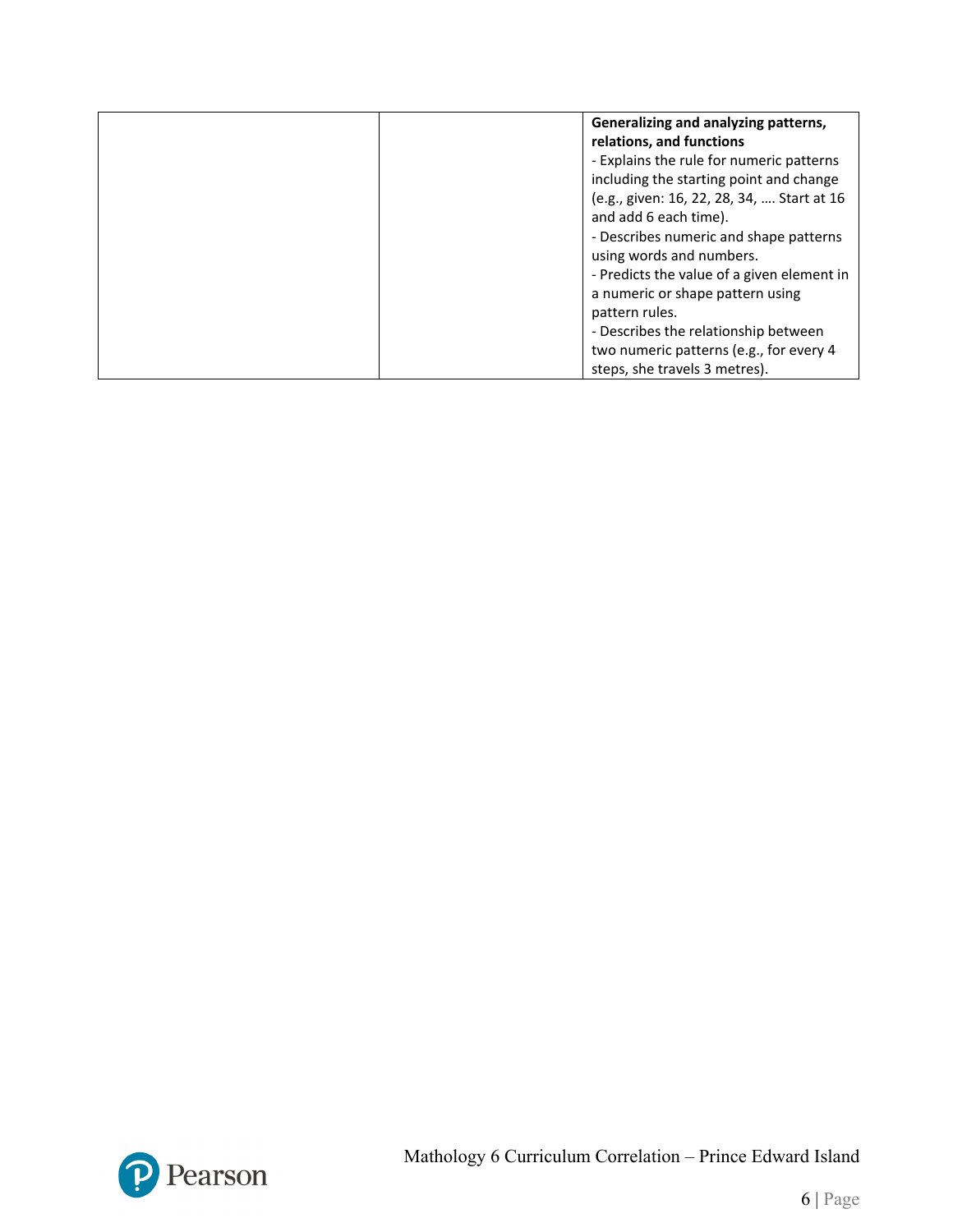

## **Correlation of Prince Edward Island Program of Studies with Mathology Grade 6 (Patterns and Relations: Variables and Equations)**

| <b>Curriculum Expectations</b>                    | <b>Grade 6 Mathology.ca</b>         | <b>Pearson Canada Grades 4-6</b>                                       |
|---------------------------------------------------|-------------------------------------|------------------------------------------------------------------------|
|                                                   |                                     | <b>Mathematics Learning Progression</b>                                |
| <b>General Curriculum Outcome:</b>                |                                     |                                                                        |
| Represent algebraic expressions in multiple ways. |                                     |                                                                        |
| <b>Specific Curriculum Outcomes</b>               | <b>Patterning Unit 2: Variables</b> | Big Idea: Patterns and relations can be                                |
| PR3: Represent generalizations arising            | and Equations                       | represented with symbols, equations,                                   |
| from number relationships using                   | 7: Representing                     | and expressions.                                                       |
| equations with letter variables.                  | <b>Generalizations in Patterns</b>  | Using variables, algebraic expressions,<br>and equations to represent  |
|                                                   | 10: Consolidation of Variables      | mathematical relations                                                 |
|                                                   | and Equations                       | - Understands an unknown quantity                                      |
|                                                   |                                     | (i.e., variable) may be represented by a                               |
|                                                   | <b>Measurement Unit 1A:</b>         | symbol or letter (e.g., $13 - \square = 8$ ; $4n =$                    |
|                                                   | Perimeter, Area, Volume, and        | $12$ ).                                                                |
|                                                   | Capacity                            | - Flexibly uses symbols and letters to                                 |
|                                                   |                                     | represent unknown quantities in                                        |
|                                                   | 1: Determining the Perimeter        | equations (e.g., knows that $4 + \square = 7$ ; $4 +$                  |
|                                                   | of Polygons                         | $x = 7$ ; and $4 + y = 7$ all represent the                            |
|                                                   | 2: Determining the Area of          | same equation with $\Box$ , x, and y                                   |
|                                                   | Rectangles                          | representing the same value).                                          |
|                                                   |                                     | - Interprets and writes algebraic                                      |
|                                                   |                                     | expressions (e.g., 2n means two times a                                |
|                                                   |                                     | number; subtracting a number from 7                                    |
|                                                   |                                     | can be written as $7 - n$ ).<br>- Understands a variable as a changing |
|                                                   |                                     | quantity (e.g., 5s, where s can be any                                 |
|                                                   |                                     | value).                                                                |
| PR4: Demonstrate and explain the                  | <b>Patterning Unit 2: Variables</b> | Big Idea: Patterns and relations can be                                |
| meaning of preservation of equality,              | and Equations                       | represented with symbols, equations,                                   |
| concretely, pictorially and symbolically.         | 6: Investigating Equality in        | and expressions.                                                       |
|                                                   |                                     | Understanding equality and inequality,                                 |
|                                                   | Equations                           | building on generalized properties of                                  |
|                                                   | 10: Consolidation of Variables      | numbers and operations                                                 |
|                                                   | and Equations                       | - Recognizes that an equal sign between                                |
|                                                   |                                     | two expressions with variables indicates                               |
|                                                   |                                     | that the expressions are equivalent (e.g.,                             |
|                                                   |                                     | $5n - 4 = 3n$ ; $3r = 2 + s$ ).                                        |
|                                                   |                                     | - Investigates and models the meaning                                  |
|                                                   |                                     | of preservation of equality of single                                  |
|                                                   |                                     | variable equations (e.g., $3x = 12$ ).                                 |

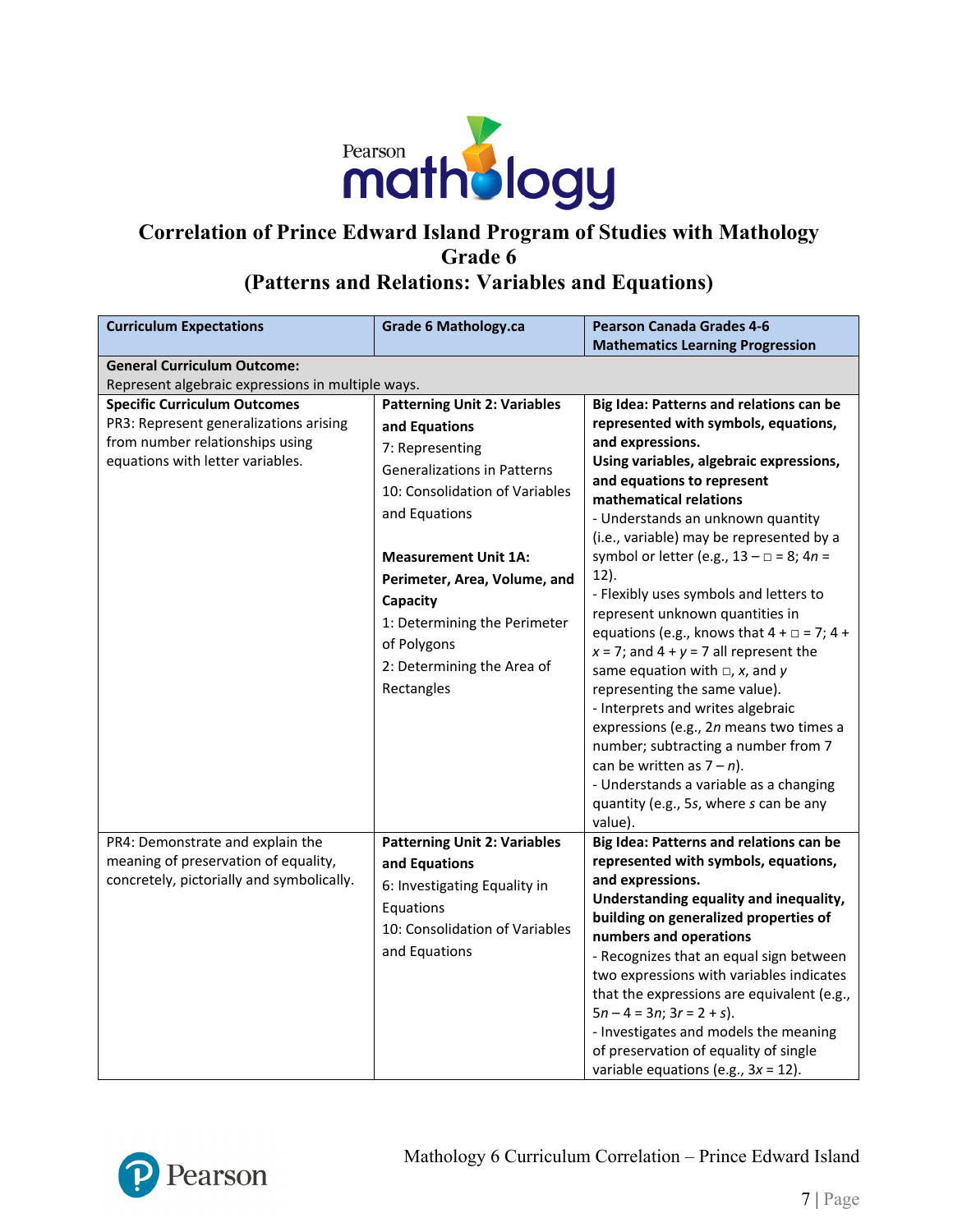

# **Correlation of Prince Edward Island Program of Studies with Mathology Grade 6 (Shape and Space: Measurement)**

| <b>Curriculum Expectations</b>                                                                                                                                                                                                                                                                                                                                                                                                                   | <b>Grade 6 Mathology.ca</b>                                                                                                                                                                                 | <b>Pearson Canada Grades 4-6</b><br><b>Mathematics Learning Progression</b>                                                                                                                                                                                                                                                                                                                                                                                                                                                                                                                                                                                                                                                                                                                                                                                                                                                                                                        |
|--------------------------------------------------------------------------------------------------------------------------------------------------------------------------------------------------------------------------------------------------------------------------------------------------------------------------------------------------------------------------------------------------------------------------------------------------|-------------------------------------------------------------------------------------------------------------------------------------------------------------------------------------------------------------|------------------------------------------------------------------------------------------------------------------------------------------------------------------------------------------------------------------------------------------------------------------------------------------------------------------------------------------------------------------------------------------------------------------------------------------------------------------------------------------------------------------------------------------------------------------------------------------------------------------------------------------------------------------------------------------------------------------------------------------------------------------------------------------------------------------------------------------------------------------------------------------------------------------------------------------------------------------------------------|
| <b>General Curriculum Outcome:</b><br>Use direct and indirect measure to solve problems.                                                                                                                                                                                                                                                                                                                                                         |                                                                                                                                                                                                             |                                                                                                                                                                                                                                                                                                                                                                                                                                                                                                                                                                                                                                                                                                                                                                                                                                                                                                                                                                                    |
| <b>Specific Curriculum Outcomes</b><br>SS1: Demonstrate an understanding of<br>angles by:<br>identifying examples of angles<br>in the environment<br>classifying angles according to<br>$\bullet$<br>their measure<br>estimating the measure of<br>$\bullet$<br>angles using 45°, 90° and 180°<br>as reference angles<br>determining angle measures in<br>$\bullet$<br>degrees<br>drawing and labelling angles<br>when the measure is specified. | <b>Geometry Unit 1A: 2-D</b><br><b>Shapes and Angles</b><br>1: Classifying and Measuring<br>Angles<br>2: Measuring and<br><b>Constructing Angles</b><br>6: Consolidation of 2-D<br><b>Shapes and Angles</b> | Big Idea: Many things in our world (e.g.,<br>objects, spaces, events) have attributes<br>that can be measured and compared.<br>Understanding attributes that can be<br>measured, compared, and ordered<br>- Understands angle as an attribute that<br>can be measured and compared.<br>- Understands angle is additive (e.g., 90°<br>can be visualized as nine sectors that are<br>$10^\circ$ each).<br>Big Idea: Assigning a unit to a<br>continuous attribute allows us to<br>measure and make comparisons.<br>Selecting and using units to estimate,<br>measure, construct, and make<br>comparisons<br>- Measures, constructs, and estimates<br>angles using degrees.<br>Big Idea: 2-D shapes and 3-D solids can<br>be analyzed and classified in different<br>ways by their attributes.<br>Investigating geometric attributes and<br>properties of 2-D shapes and 3-D solids<br>- Draws, compares, and classifies angles<br>(i.e., right, acute, obtuse, straight,<br>reflex). |
| SS2: Demonstrate that the sum of<br>interior angles is:<br>180° in a triangle<br>$\bullet$<br>360° in a quadrilateral.<br>$\bullet$                                                                                                                                                                                                                                                                                                              | <b>Geometry Unit 1A: 2-D</b><br><b>Shapes and Angles</b><br>3: Classifying Triangles<br>4: Identifying and<br><b>Constructing Triangles</b><br>6: Consolidation of 2-D<br><b>Shapes and Angles</b>          | Big Idea: Assigning a unit to a<br>continuous attribute allows us to<br>measure and make comparisons.<br><b>Understanding relationships among</b><br>measured units<br>- Investigates and generalizes sum of<br>interior angles of triangles (i.e., sum of<br>angles of a triangle is 180°).                                                                                                                                                                                                                                                                                                                                                                                                                                                                                                                                                                                                                                                                                       |

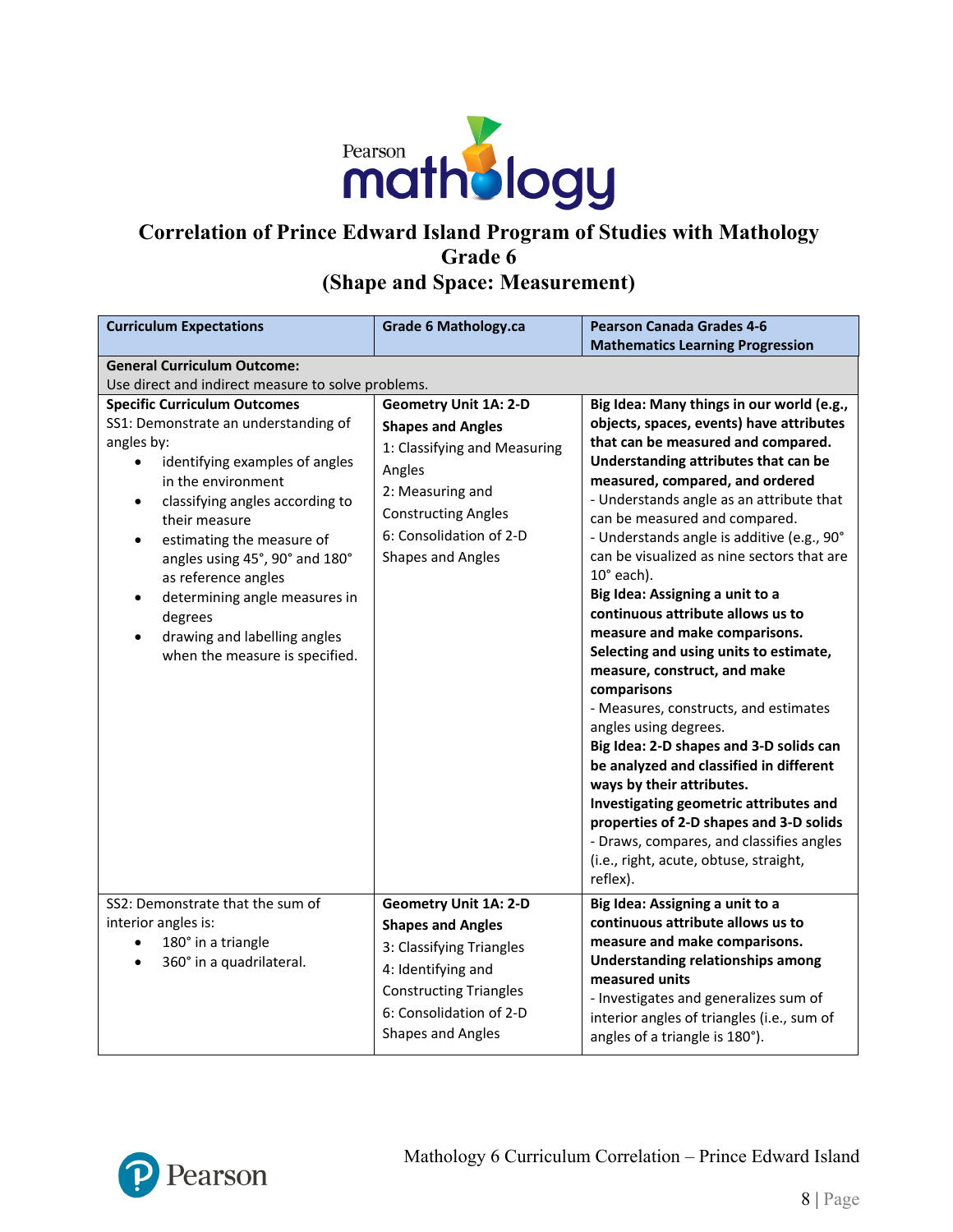| SS3: Develop and apply a formula for<br>determining the:<br>perimeter of polygons<br>area of rectangles<br>volume of right rectangular<br>prisms. | <b>Measurement Unit 1A:</b><br>Perimeter, Area, Volume,<br>and Capacity<br>1: Determining the Perimeter<br>of Polygons<br>2: Determining the Area of<br>Rectangles<br>4: Determining the Volume of<br><b>Right Rectangular Prisms</b><br>6: Consolidation of Perimeter,<br>Area, Volume, and Capacity | Big Idea: Patterns and relations can be<br>represented with symbols, equations,<br>and expressions.<br>Using variables, algebraic expressions,<br>and equations to represent<br>mathematical relations<br>- Uses expressions and equations with<br>variables to represent generalized<br>relations and algorithms<br>$(e.g., P = 2l + 2w).$<br>Big Idea: Assigning a unit to a<br>continuous attribute allows us to<br>measure and make comparisons.<br>Selecting and using units to estimate,<br>measure, construct, and make<br>comparisons<br>- Measures, constructs, and estimates<br>perimeter and area of regular and<br>irregular polygons.<br><b>Understanding relationships among</b><br>measured units<br>- Develops and generalizes strategies to<br>compute area and perimeter of<br>rectangles.<br>- Develops and generalizes strategies<br>and formulas to compute volumes of<br>right rectangular prisms. |
|---------------------------------------------------------------------------------------------------------------------------------------------------|-------------------------------------------------------------------------------------------------------------------------------------------------------------------------------------------------------------------------------------------------------------------------------------------------------|--------------------------------------------------------------------------------------------------------------------------------------------------------------------------------------------------------------------------------------------------------------------------------------------------------------------------------------------------------------------------------------------------------------------------------------------------------------------------------------------------------------------------------------------------------------------------------------------------------------------------------------------------------------------------------------------------------------------------------------------------------------------------------------------------------------------------------------------------------------------------------------------------------------------------|
|---------------------------------------------------------------------------------------------------------------------------------------------------|-------------------------------------------------------------------------------------------------------------------------------------------------------------------------------------------------------------------------------------------------------------------------------------------------------|--------------------------------------------------------------------------------------------------------------------------------------------------------------------------------------------------------------------------------------------------------------------------------------------------------------------------------------------------------------------------------------------------------------------------------------------------------------------------------------------------------------------------------------------------------------------------------------------------------------------------------------------------------------------------------------------------------------------------------------------------------------------------------------------------------------------------------------------------------------------------------------------------------------------------|

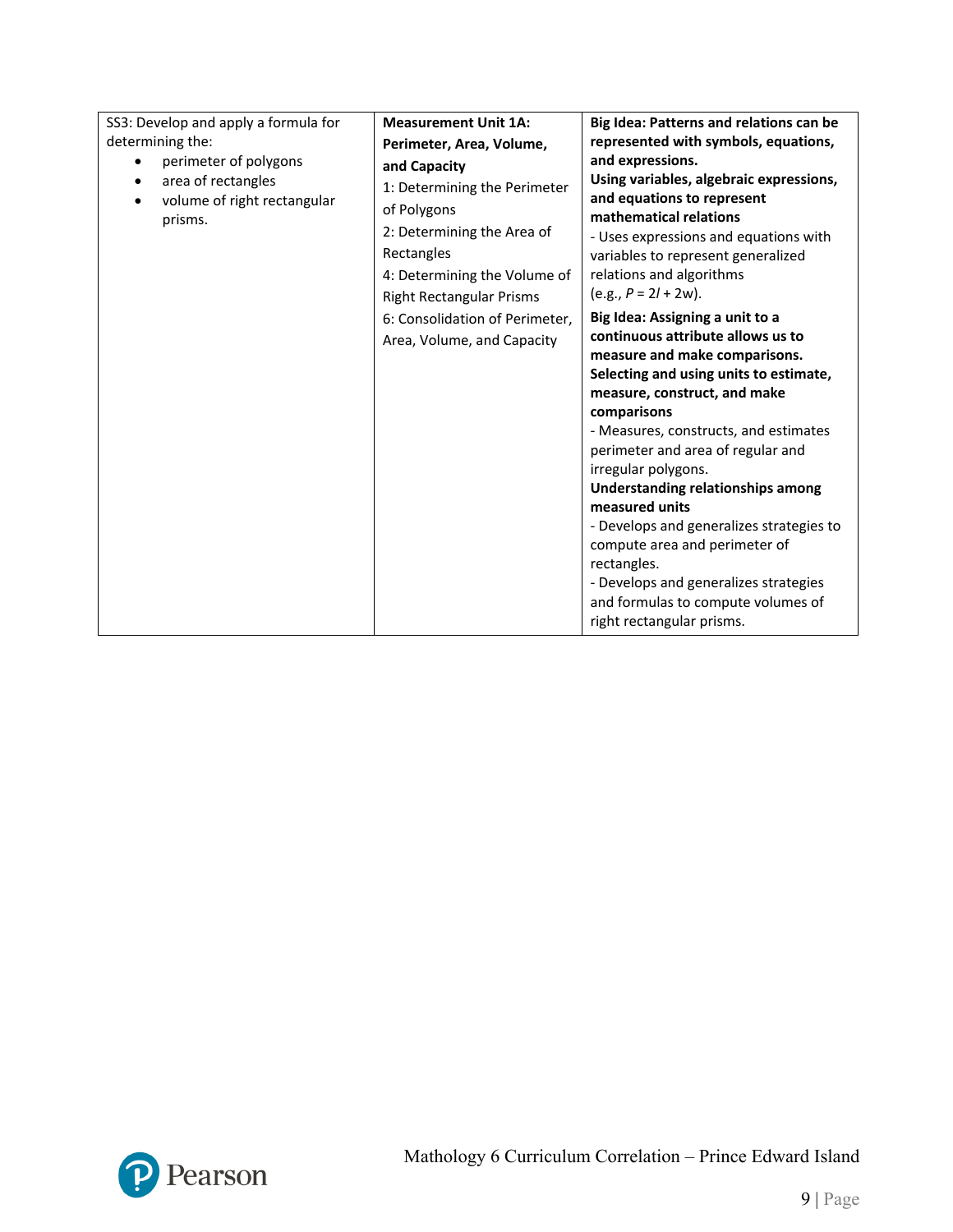

## **Correlation of Prince Edward Island Program of Studies with Mathology Grade 6 (Shape and Space: 3-D Objects and 2-D Shapes)**

| <b>Curriculum Expectations</b>                                                                        | <b>Grade 6 Mathology.ca</b>   | <b>Pearson Canada Grades 4-6</b>                                  |
|-------------------------------------------------------------------------------------------------------|-------------------------------|-------------------------------------------------------------------|
|                                                                                                       |                               | <b>Mathematics Learning Progression</b>                           |
| <b>General Curriculum Outcome:</b>                                                                    |                               |                                                                   |
| Describe the characteristics of 3-D objects and 2-D shapes, and analyze the relationships among them. |                               |                                                                   |
| <b>Specific Curriculum Outcomes</b>                                                                   | <b>Geometry Unit 1A: 2-D</b>  | Big Ideas: 2-D shapes and 3-D solids can                          |
| SS4: Construct and compare triangles,                                                                 | <b>Shapes and Angles</b>      | be analyzed and classified in different                           |
| including:                                                                                            | 3: Classifying Triangles      | ways by their attributes.                                         |
| scalene                                                                                               | 4: Identifying and            | Investigating geometric attributes and                            |
| isosceles<br>$\bullet$                                                                                | <b>Constructing Triangles</b> | properties of 2-D shapes and 3-D solids                           |
| equilateral                                                                                           | 6: Consolidation of 2-D       | - Sorts, describes, constructs, and                               |
| right                                                                                                 | <b>Shapes and Angles</b>      | classifies polygons based on side                                 |
| obtuse                                                                                                |                               | attributes (e.g., parallel, perpendicular,<br>regular/irregular). |
| acute<br>$\bullet$                                                                                    |                               | - Sorts, describes, and classifies 2-D                            |
| in different orientations.                                                                            |                               | shapes based on their geometric                                   |
|                                                                                                       |                               | properties (e.g., side length, angles,                            |
|                                                                                                       |                               | diagonals).                                                       |
|                                                                                                       |                               | - Classifies 2-D shapes within a hierarchy                        |
|                                                                                                       |                               | based on their properties (e.g.,                                  |
|                                                                                                       |                               | rectangles are a subset of                                        |
|                                                                                                       |                               | parallelograms).                                                  |
| SS5: Describe and compare the sides and                                                               | <b>Geometry Unit 1A: 2-D</b>  | Big Ideas: 2-D shapes and 3-D solids can                          |
| angles of regular and irregular polygons.                                                             | <b>Shapes and Angles</b>      | be analyzed and classified in different                           |
|                                                                                                       | 5: Investigating Polygons     | ways by their attributes.                                         |
|                                                                                                       | 6: Consolidation of 2-D       | Investigating geometric attributes and                            |
|                                                                                                       |                               | properties of 2-D shapes and 3-D solids                           |
|                                                                                                       | <b>Shapes and Angles</b>      | - Sorts, describes, constructs, and                               |
|                                                                                                       |                               | classifies polygons based on side                                 |
|                                                                                                       |                               | attributes (e.g., parallel, perpendicular,                        |
|                                                                                                       |                               | regular/irregular).                                               |
|                                                                                                       |                               | - Sorts, describes, and classifies 2-D                            |
|                                                                                                       |                               | shapes based on their geometric                                   |
|                                                                                                       |                               | properties (e.g., side lengths, angles,                           |
|                                                                                                       |                               | diagonals).                                                       |

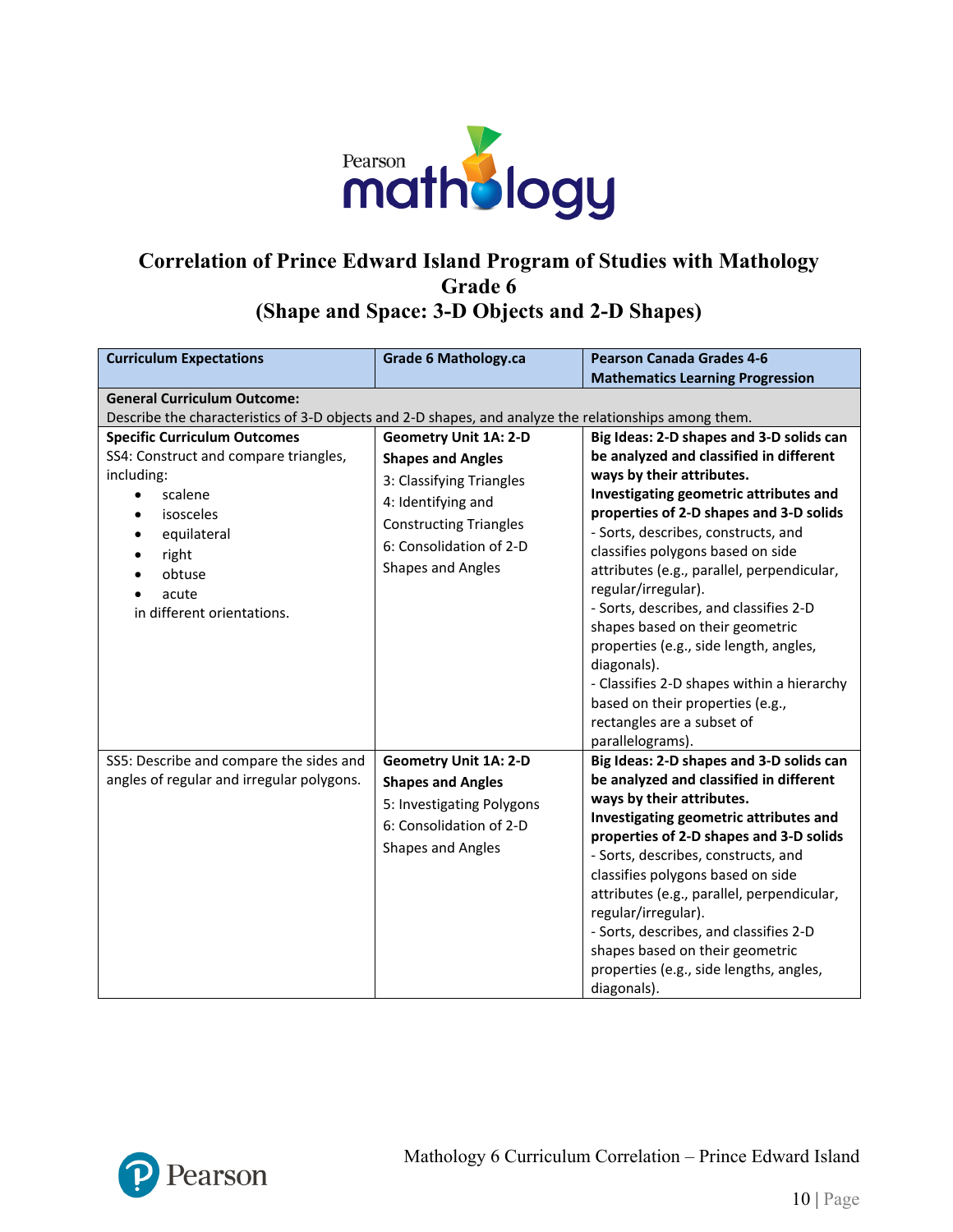

## **Correlation of Prince Edward Island Program of Studies with Mathology Grade 6 (Shape and Space: Transformations)**

| <b>Curriculum Expectations</b>                                                                                                                                                                                         | <b>Grade 6 Mathology.ca</b>                                                                                                                                                                                                 | <b>Pearson Canada Grades 4-6</b><br><b>Mathematics Learning Progression</b>                                                                                                                                                                                                                                                                                                                                                                |
|------------------------------------------------------------------------------------------------------------------------------------------------------------------------------------------------------------------------|-----------------------------------------------------------------------------------------------------------------------------------------------------------------------------------------------------------------------------|--------------------------------------------------------------------------------------------------------------------------------------------------------------------------------------------------------------------------------------------------------------------------------------------------------------------------------------------------------------------------------------------------------------------------------------------|
| <b>General Curriculum Outcome:</b><br>Describe and analyze position and motion of objects and shapes.                                                                                                                  |                                                                                                                                                                                                                             |                                                                                                                                                                                                                                                                                                                                                                                                                                            |
| <b>Specific Curriculum Outcomes</b><br>SS6: Perform a combination of<br>translation(s), rotation(s) and/or<br>reflection(s) on a single 2-D shape, with<br>and without technology, and draw and<br>describe the image. | <b>Geometry Unit 2A:</b><br><b>Transformations</b><br>7: Rotating 2-D Shapes on a<br>Grid<br>8: Single Transformations on a<br>Grid<br>9: Combining Transformations<br>on a Grid<br>12: Consolidation of<br>Transformations | Big Ideas: 2-D shapes and 3-D solids can<br>be transformed in many ways and<br>analyzed for change.<br>Exploring 2-D shapes and 3-D solids by<br>applying and visualizing transformations<br>- Identifies, describes, and performs<br>single transformations (i.e., translation,<br>reflection, rotation) on 2-D shapes.<br>- Identifies, describes, applies, and<br>creates a combination of successive<br>transformations on 2-D shapes. |
| SS7: Perform a combination of<br>successive transformations of 2-D<br>shapes to create a design, and identify<br>and describe the transformations.                                                                     | <b>Geometry Unit 2A:</b><br><b>Transformations</b><br>9: Combining Transformations<br>on a Grid<br>12: Consolidation of<br>Transformations                                                                                  | Big Ideas: 2-D shapes and 3-D solids can<br>be transformed in many ways and<br>analyzed for change.<br>Exploring 2-D shapes and 3-D solids by<br>applying and visualizing transformations<br>- Identifies, describes, and performs<br>single transformations (i.e., translation,<br>reflection, rotation) on 2-D shapes.<br>- Identifies, describes, applies, and<br>creates a combination of successive<br>transformations on 2-D shapes. |
| SS8: Identify and plot points in the first<br>quadrant of a Cartesian plane using<br>whole number ordered pairs.                                                                                                       | <b>Geometry Unit 2A:</b><br><b>Transformations</b><br>10: Plotting and Reading<br>Coordinates<br>11: Transformations on a<br>Coordinate Plane<br>12: Consolidation of<br>Transformations                                    | Big Idea: Objects can be located in space<br>and viewed from multiple perspectives.<br>Locating and mapping objects in space<br>- Develops understanding of a Cartesian<br>plane as a coordinate system using<br>perpendicular axes.<br>- Plots and locates points on a Cartesian<br>plane, and relates the location to the two<br>axes. (Limited to the first quadrant.)                                                                  |

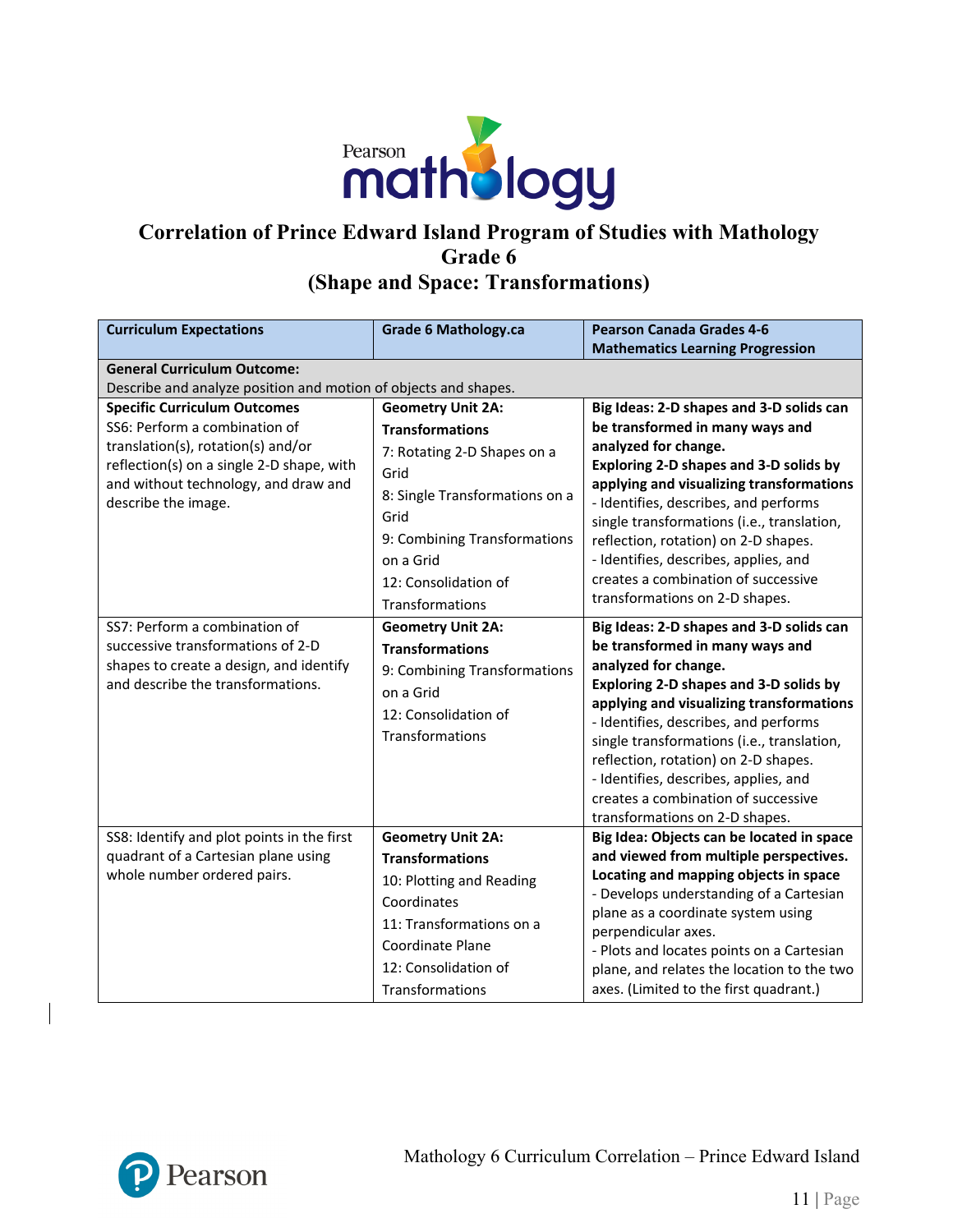| SS9: Perform and describe single<br>transformations of a 2-D shape in the<br>first quadrant of a Cartesian plane<br>(limited to whole number vertices). | <b>Geometry Unit 2A:</b><br><b>Transformations</b><br>11: Transformations on a<br>Coordinate Plane<br>12: Consolidation of<br><b>Transformations</b> | Big Idea: Objects can be located in space<br>and viewed from multiple perspectives.<br>Locating and mapping objects in space<br>- Plots and locates points on a Cartesian<br>plane, and relates the location to the two<br>axes. (Limited to the first quadrant.)<br>- Analyzes and locates the vertices of 2-D<br>shapes after transformation on a<br>Cartesian plane. (Limited to the first<br>quadrant.) |
|---------------------------------------------------------------------------------------------------------------------------------------------------------|------------------------------------------------------------------------------------------------------------------------------------------------------|-------------------------------------------------------------------------------------------------------------------------------------------------------------------------------------------------------------------------------------------------------------------------------------------------------------------------------------------------------------------------------------------------------------|
|---------------------------------------------------------------------------------------------------------------------------------------------------------|------------------------------------------------------------------------------------------------------------------------------------------------------|-------------------------------------------------------------------------------------------------------------------------------------------------------------------------------------------------------------------------------------------------------------------------------------------------------------------------------------------------------------------------------------------------------------|

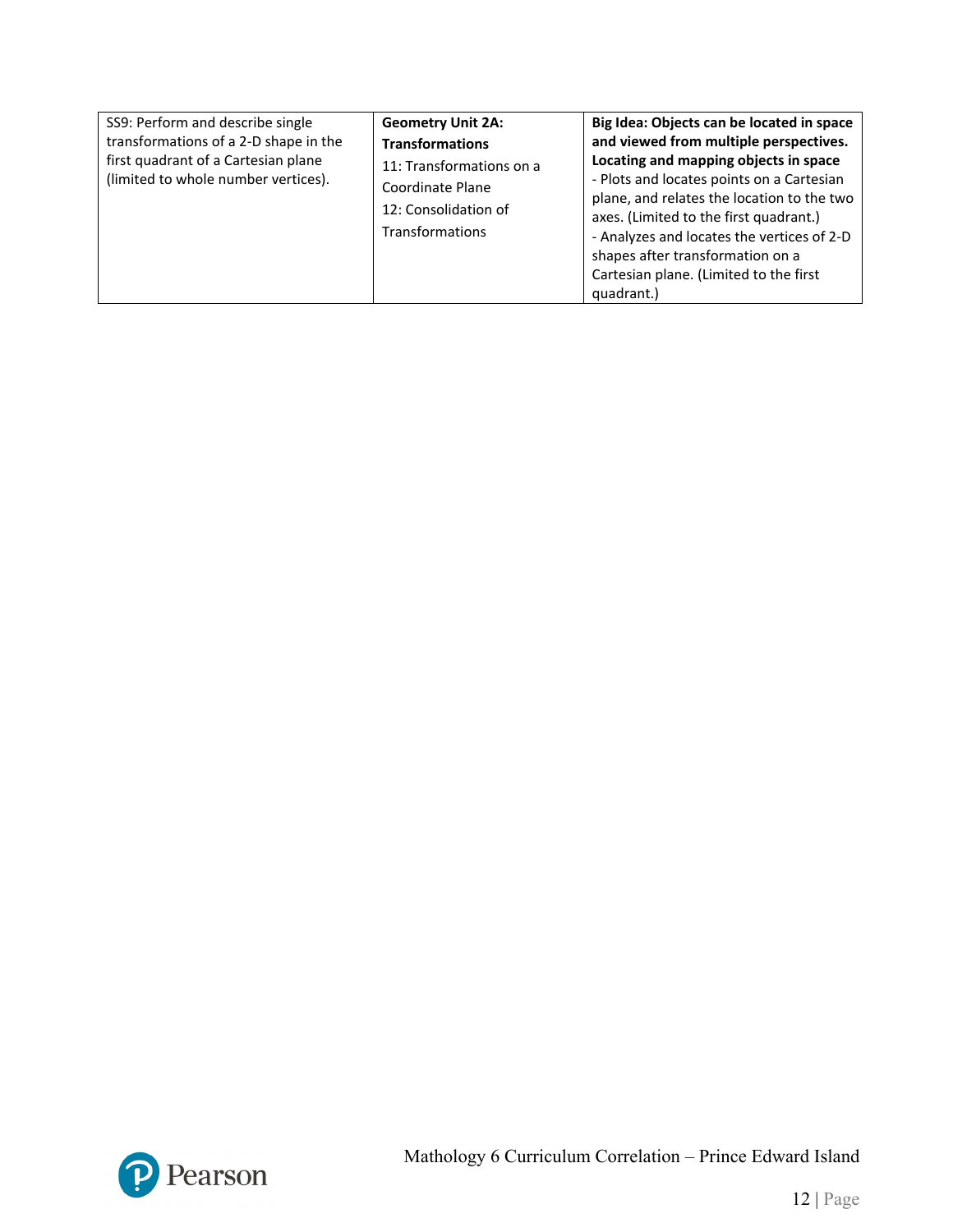

## **Correlation of Prince Edward Island Program of Studies with Mathology Grade 6 (Statistics and Probability: Data Analysis)**

| <b>Curriculum Expectations</b>                       | <b>Grade 6 Mathology.ca</b>    | <b>Pearson Canada Grades 4-6</b>                                           |  |
|------------------------------------------------------|--------------------------------|----------------------------------------------------------------------------|--|
|                                                      |                                | <b>Mathematics Learning Progression</b>                                    |  |
| <b>General Curriculum Outcome:</b>                   |                                |                                                                            |  |
| Collect, display and analyze data to solve problems. |                                |                                                                            |  |
| <b>Specific Curriculum Outcomes</b>                  | <b>Data Management Unit 1:</b> | <b>Big Idea: Formulating questions,</b>                                    |  |
| SP1: Create, label and interpret line                | <b>Data Management</b>         | collecting data, and consolidating data                                    |  |
| graphs to draw conclusions.                          | 1: Exploring Line Graphs       | in visual and graphical displays help us                                   |  |
|                                                      | 6: Consolidation of Data       | understand, predict, and interpret                                         |  |
|                                                      | Management                     | situations that involve uncertainty,                                       |  |
|                                                      |                                | variability, and randomness.                                               |  |
|                                                      |                                | Collecting data and organizing it into                                     |  |
|                                                      |                                | categories<br>- Differentiates between discrete (e.g.,                     |  |
|                                                      |                                | votes) and continuous (e.g., height) data.                                 |  |
|                                                      |                                | Creating graphical displays of collected                                   |  |
|                                                      |                                | data                                                                       |  |
|                                                      |                                | - Represents data graphically using                                        |  |
|                                                      |                                | many-to-one correspondence with                                            |  |
|                                                      |                                | appropriate scales and intervals (e.g.,                                    |  |
|                                                      |                                | each symbol on pictograph represents 10                                    |  |
|                                                      |                                | people).                                                                   |  |
|                                                      |                                | - Chooses and justifies appropriate visual                                 |  |
|                                                      |                                | representations for displaying discrete                                    |  |
|                                                      |                                | (e.g., bar graph) and continuous (e.g.,                                    |  |
|                                                      |                                | line graph) data.                                                          |  |
| SP2: Select, justify and use appropriate             | Data Management Unit 1:        | <b>Big Idea: Formulating questions,</b>                                    |  |
| methods of collecting data, including:               | <b>Data Management</b>         | collecting data, and consolidating data                                    |  |
| questionnaires<br>$\bullet$                          | 3: Collecting and Organizing   | in visual and graphical displays help us                                   |  |
| experiments<br>$\bullet$                             | Data                           | understand, predict, and interpret                                         |  |
| databases<br>$\bullet$                               | 6: Consolidation of Data       | situations that involve uncertainty,                                       |  |
| electronic media.                                    | Management                     | variability, and randomness.                                               |  |
|                                                      |                                | Collecting data and organizing it into                                     |  |
|                                                      |                                | categories                                                                 |  |
|                                                      |                                | - Constructs data organizers to support                                    |  |
|                                                      |                                | data collection (e.g., creates tally chart                                 |  |
|                                                      |                                | or line plot on a grid to collect survey<br>data).                         |  |
|                                                      |                                |                                                                            |  |
|                                                      |                                | - Selects and justifies an appropriate<br>method of data collection (e.g., |  |
|                                                      |                                | experiment, observation, survey) based                                     |  |
|                                                      |                                | on question posed.                                                         |  |

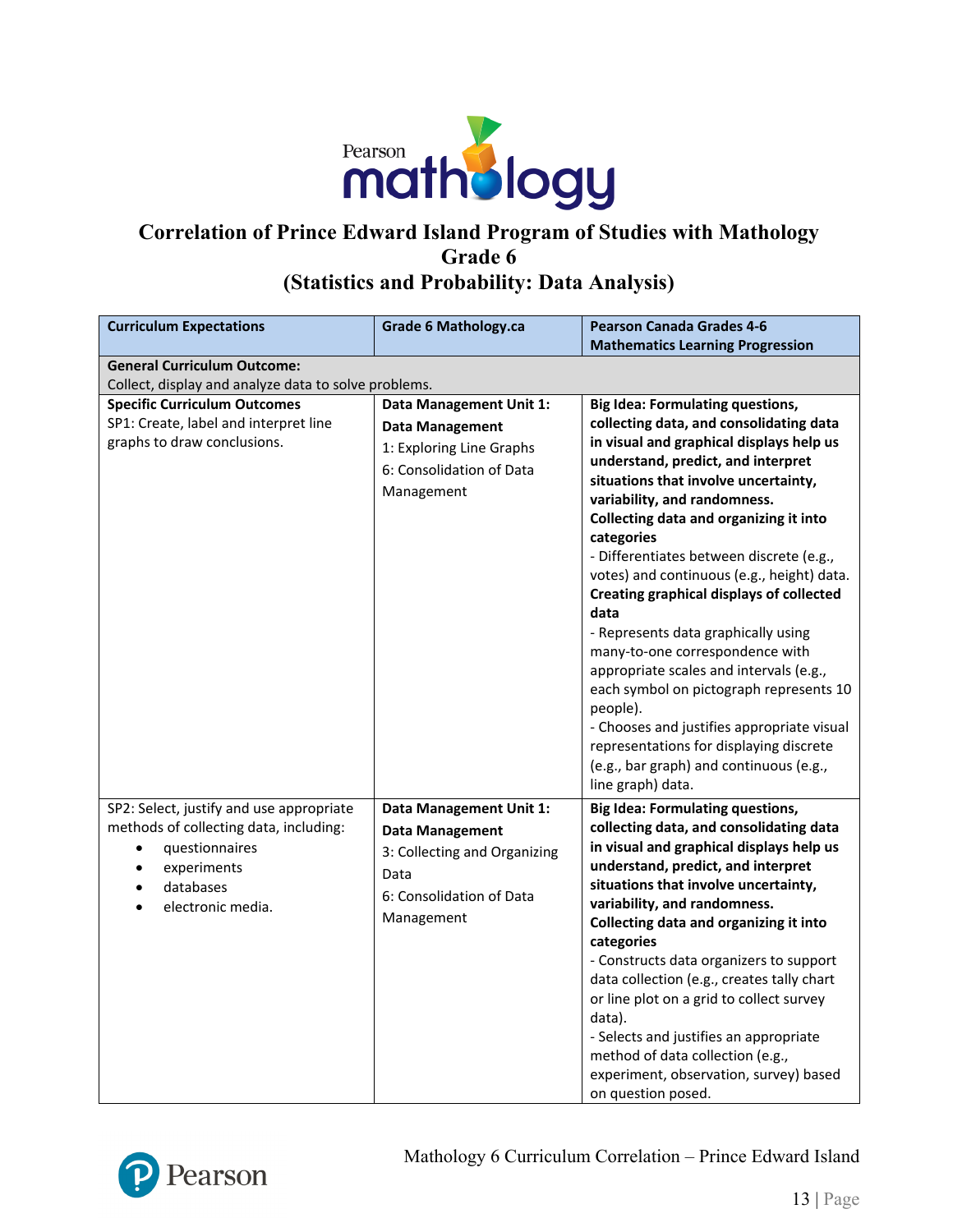| SP3: Graph collected data and analyze | Data Management Unit 1:      | <b>Big Idea: Formulating questions,</b>                        |
|---------------------------------------|------------------------------|----------------------------------------------------------------|
| the graph to solve problems.          | <b>Data Management</b>       | collecting data, and consolidating data                        |
|                                       | 3: Collecting and Organizing | in visual and graphical displays help us                       |
|                                       | Data                         | understand, predict, and interpret                             |
|                                       | 4: Interpreting Graphs to    | situations that involve uncertainty,                           |
|                                       | Solve Problems               | variability, and randomness.                                   |
|                                       | 6: Consolidation of Data     | Creating graphical displays of collected                       |
|                                       |                              | data                                                           |
|                                       | Management                   | - Represents data graphically using                            |
|                                       |                              | many-to-one correspondence with                                |
|                                       |                              | appropriate scales and intervals (e.g.,                        |
|                                       |                              | each symbol on pictograph represents 10                        |
|                                       |                              | people).                                                       |
|                                       |                              | - Chooses and justifies appropriate visual                     |
|                                       |                              | representations for displaying discrete                        |
|                                       |                              | (e.g., bar graph) and continuous (e.g.,                        |
|                                       |                              | line graph) data.                                              |
|                                       |                              | Reading and interpreting data displays                         |
|                                       |                              | and analyzing variability                                      |
|                                       |                              | - Reads and interprets data displays                           |
|                                       |                              | using many-to-one correspondence.                              |
|                                       |                              | Drawing conclusions by making                                  |
|                                       |                              | inferences and justifying decisions<br>based on data collected |
|                                       |                              |                                                                |
|                                       |                              | - Draws conclusions on data presented.                         |
|                                       |                              | - Interprets the results of data presented                     |
|                                       |                              | graphically from primary (e.g., class                          |
|                                       |                              | survey) and secondary (e.g., online news                       |
|                                       |                              | report) sources.                                               |